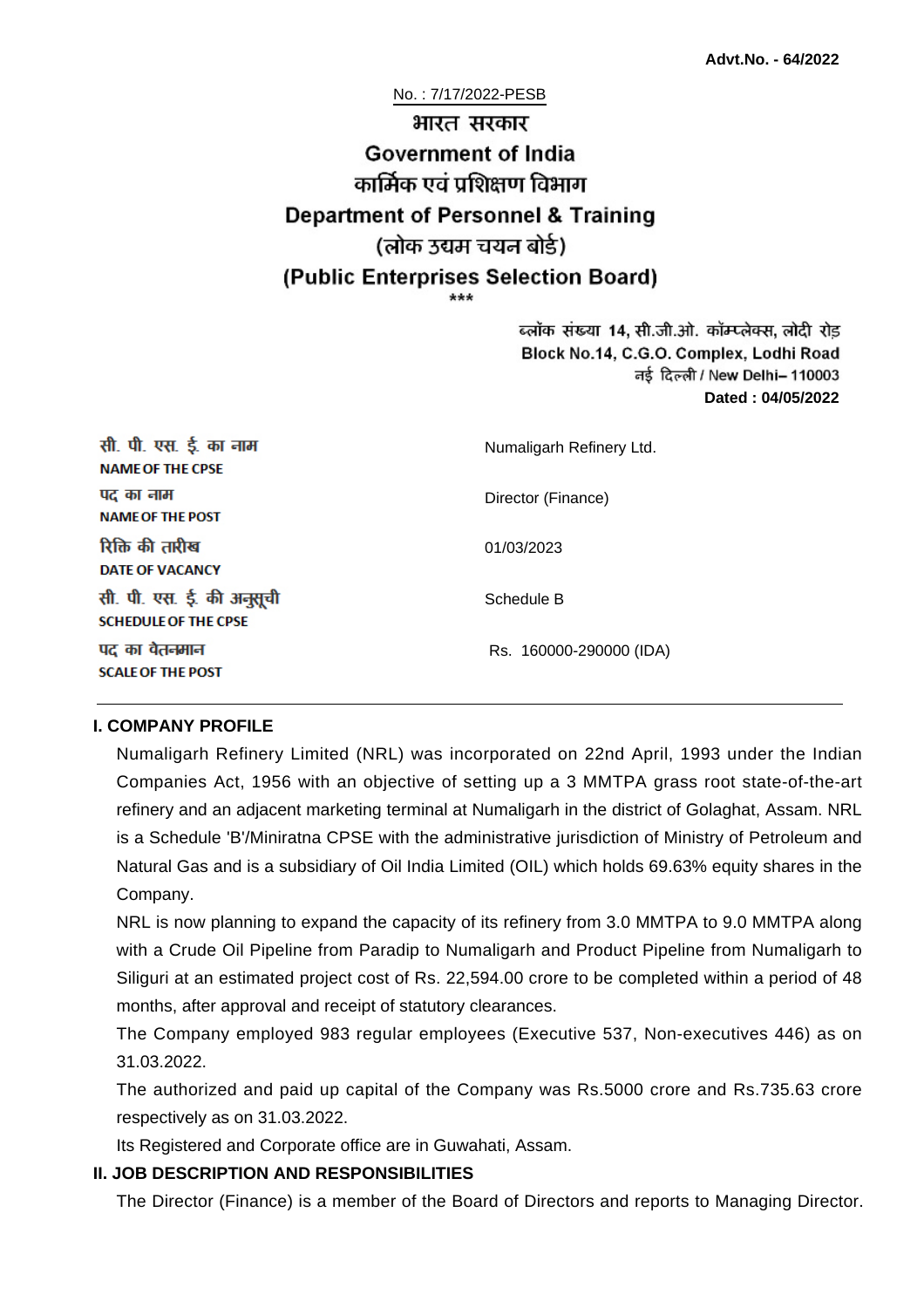He/She is overall in charge of the finance and accounts of the organization and is responsible for evolving and formulating policies related to finance and accounts as well as implementation thereof.

## **III. ELIGIBILITY**

**1. AGE :** On the date of occurrence of vacancy (DOV)

| Age of superannuation 60 years |                                                                                             |                |                                                                                             |
|--------------------------------|---------------------------------------------------------------------------------------------|----------------|---------------------------------------------------------------------------------------------|
| <b>Internal</b>                |                                                                                             | <b>Others</b>  |                                                                                             |
| <b>Minimum</b>                 | <b>Maximum</b>                                                                              | <b>Minimum</b> | <b>Maximum</b>                                                                              |
| 40                             | 2 years residual service as on<br>the date of vacancy w.r.t. the<br>date of superannuation. | 40             | 3 years residual service as on<br>the date of vacancy w.r.t. the<br>date of superannuation. |

## **2. EMPLOYMENT STATUS:**

The applicant must, on the date of application, as well as on the date of interview, be employed in a regular capacity – and **not** in a contractual/ad-hoc capacity – in one of the followings:-

(a) Central Public Sector Enterprise (CPSE) (including a full-time functional Director in the Board of a CPSE);

(b) Central Government including the Armed Forces of the Union and All India Services;

(c) State Public Sector Enterprise (SPSE) where the annual turnover is \***Rs 1,000 crore or more**;

(d) Private Sector in company where the annual turnover is **\*Rs 1,000 crore or more**. **Preference would be given to candidates from listed Companies.**

(\* The average audited annual turnover of three financial years preceding the calendar year in which the post is advertised shall be considered for applying the approved limits)

## **3. QUALIFICATION:**

(i) The applicant should be a Chartered Accountant or Cost Accountant or a full time MBA/PGDM course having specialization in Finance with good academic record from a recognized University/Institution. Preference would be given to Chartered Accountant.

(ii) Officers of Organized Group 'A' Accounts Services [i.e. Indian Audit and Accounts Service, Indian Defence Accounts Service, Indian Railway Accounts Service, Indian Civil Accounts Service, Indian P&T Accounts & Finance Service and Indian Cost Accounts Service] working in the appropriate level are exempted from these educational qualifications.

(iii)Further, applicants from the Central Govt./Armed Forces of the Union/All India Services, will also be exempted from the educational qualifications as per (i) above provided the applicants have 'the relevant experience' as mentioned in Para 4(iii) below.

In respect of applicants from Organized Group 'A' Accounts Services/Central Government/Armed Forces of the Union/All India Services, Chartered Accountant/Cost Accountant/MBA/PGDM will be a desirable educational qualification.

## **4. EXPERIENCE:**

(i) The applicant should have at least five years of cumulative experience at a senior level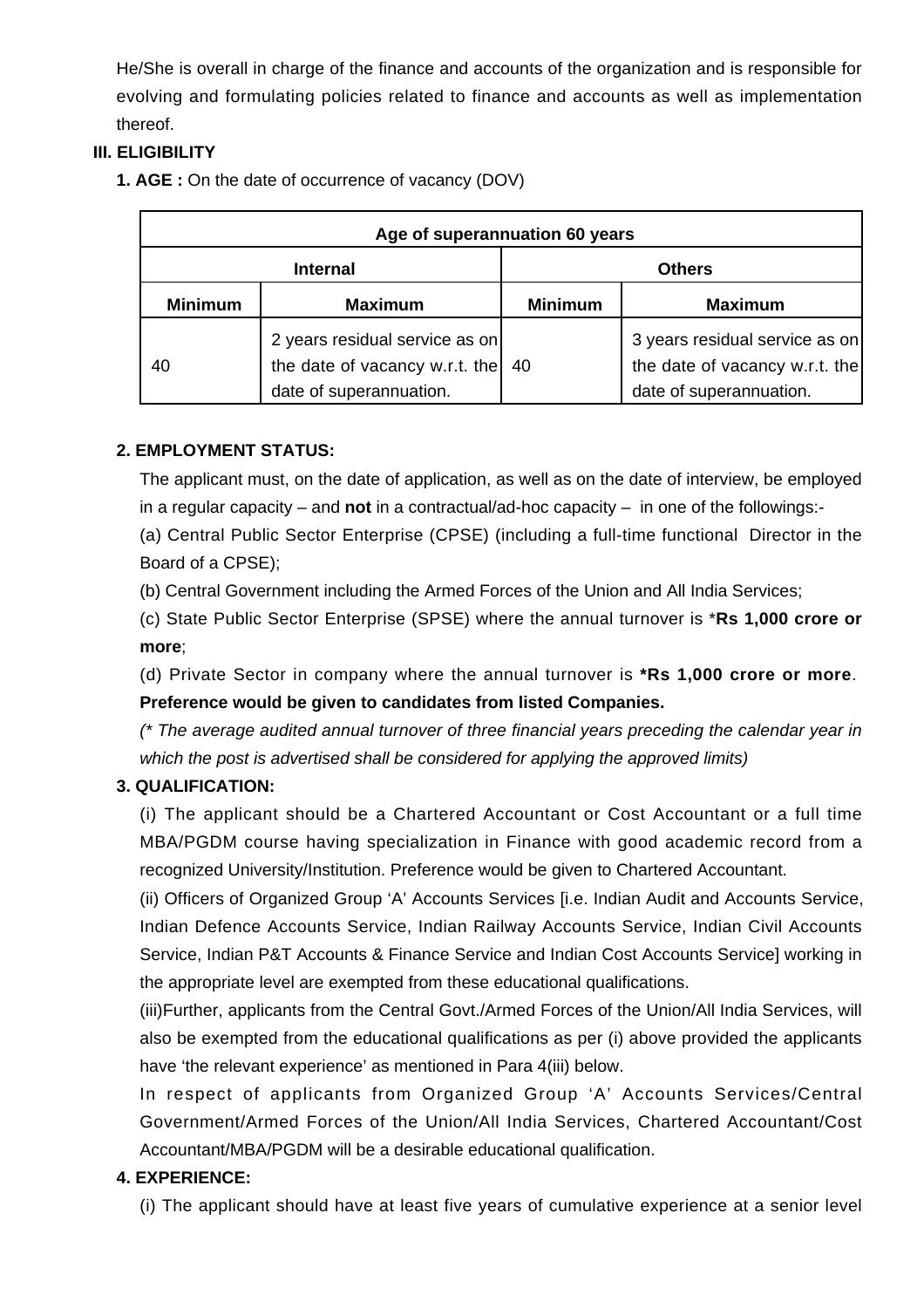during the last ten years in the area of Corporate Financial Management/ Corporate Accounts in an organization of repute.

(ii) Applicants from Organized Group 'A' Accounts Services should have at least five years cumulative experience at a senior level during the last ten years in the area of Corporate Financial Management/ Corporate Accounts.

(iii) 'The relevant experience' in respect of applicants from Central Government/Armed Forces of the Union/All India Services would include at least seven years of cumulative experience at a senior level during the last ten years in the area of Corporate Financial Management/ Corporate Accounts.

#### **5. PAY SCALE:**

#### **(a)Central Public Sector Enterprises-**

## **Eligible Scale of Pay**

- (i) Rs. 6250-7475 (IDA) Pre 01/01/1992
- (ii) Rs. 8520-10050 (IDA) Post 01/01/1992
- (iii) Rs. 18500-23900 (IDA) Post 01/01/1997
- (iv) Rs. 43200-66000 (IDA) Post 01/01/2007
- (v) Rs. 100000-260000 (IDA) Post 01.01.2017
- (vi) Rs. 14300-18300 (CDA) Pre-revised
- (vii) Rs. 37400-67000 + GP 8700 (CDA)
- (viii) Rs. 123100-215900 (Level 13) CDA

The minimum length of service required in the eligible scale will be one year for internal candidates, and two years for others as on the date of vacancy.

**(b)**

**(i) Applicants from Central Government / All India Services** should be holding a post of the level of Director in Government of India or carrying equivalent scale of pay on the date of application.

**(ii) Applicants from the Armed forces of the Union** should be holding a post of the level of Brigadier in the Army or equivalent rank in Navy/Air Force on the date of application.

**(c)**

 **Applicants from State Public Sector Enterprises/ Private Sector** should be working at Board level position or at least a post of the level immediately below the Board level on the date of application.

## **6. CONDITION OF IMMEDIATE ABSORPTION FOR CENTRAL GOVERNMENT OFFICERS**

Central Government Officers, including those of the Armed Forces of the Union and the All India Services, will be eligible for consideration only on immediate absorption basis.

#### **IV. DURATION OF APPOINTMENT**

The appointment shall be for a period of five years from the date of joining or upto the date of superannuation or until further orders, whichever is earlier.

## **V. SUBMISSION OF APPLICATIONS**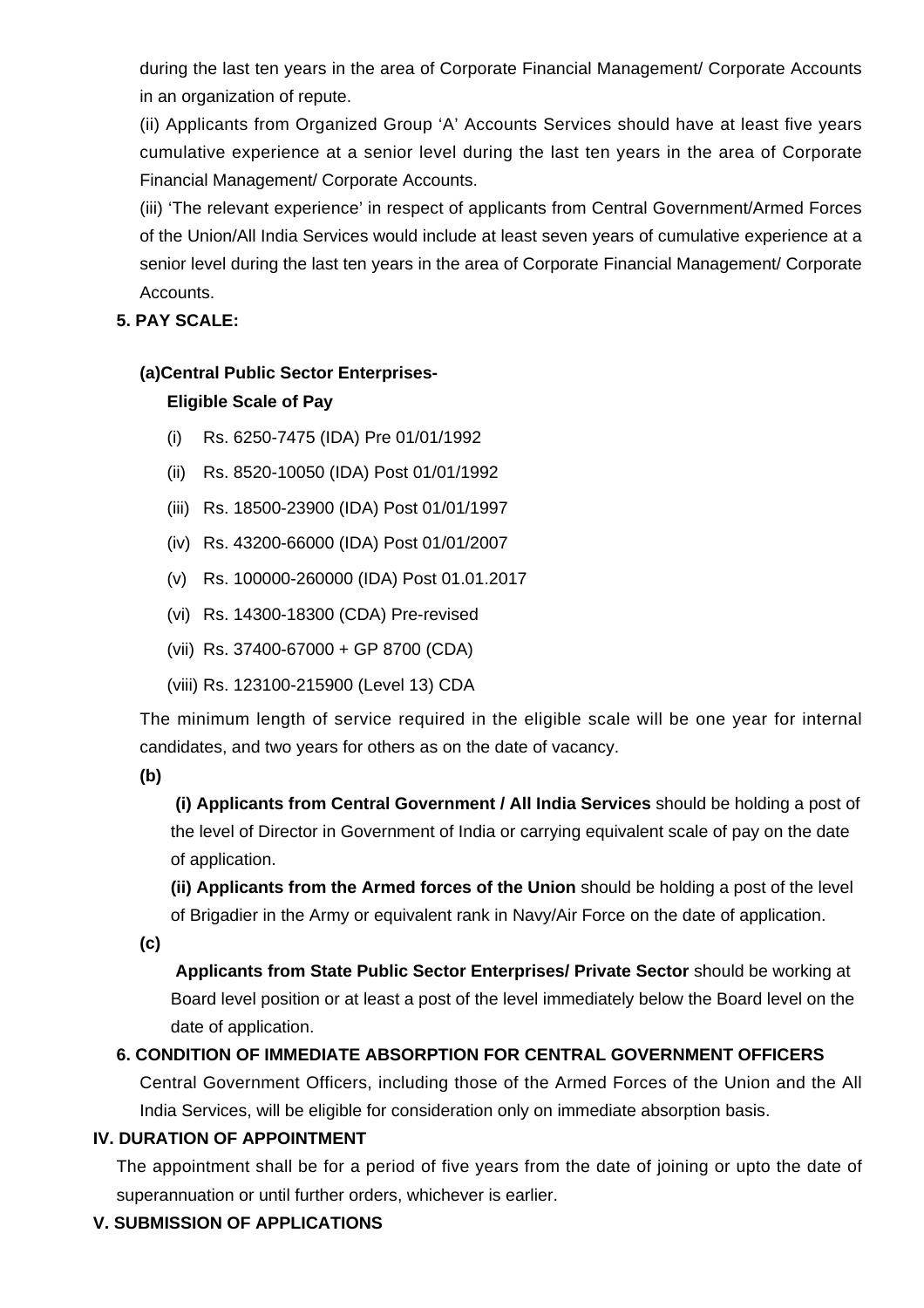#### **Applicants should submit their applications on-line only as per the format.**

**1.** The applicants should submit their applications through proper channel as follows:

(a) Government Officers, including those of the Armed Forces of the Union and All India Services: through Cadre Controlling authority;

(b) CMDs/MDs/Functional Directors in CPSE: through the concerned Administrative Ministry;

(c) Below Board level in CPSE: through the concerned CPSE;

(d) CMDs/MDs/Functional Directors in State PSE: through the concerned Administrative Secretary and Cadre Controlling Authority, if any, of the State Government;

(e) Below Board level in SPSE: through the concerned SPSE;

(f) Private Sector: directly to the PESB.

**2**. Applicants from Private Sector must submit the following documents along with the application form:

(a) Annual Reports of the Company in which currently working for the 3 financial years preceding the calendar year in which the post is advertised **(please provide URL or attach/enclose);**

(b) Whether the company is listed or not; if yes, the documentary proof **(please provide URL or attach/enclose copies);**

(c) Evidence of working at Board level or at least a post of the level immediately below the Board level;

(d) Self-attested copies of documents in support of age and qualifications;

(e) Relevant Jobs handled in the past with details.

#### **VI. UNDERTAKING BY THE APPLICANT**

An applicant has to give an undertaking as a part of the application that he/she will join the post, if selected. If an applicant does not give such undertaking, the application would be rejected.

## **1. For candidates from Central Government/Armed Forces of the Union/ All India Services**

(a) The appointment is on immediate absorption basis.

(b) If a candidate conveys his/her unwillingness to join after the interview is held, he/she would be debarred for a period of two years from the date of interview, for being considered for a Board level post in any CPSE.

(c) Further, if a candidate conveys his/her unwillingness to join after the issue of offer of appointment, he/she would be debarred for a period of two years from the date of offer of appointment for being considered for a Board level post in any CPSE.

## **2. For candidates from CPSE**

a. If a candidate conveys his/her unwillingness to join after the interview is held, he/she would be debarred for a period of two years from the date of interview, for being considered for a Board level post in any CPSE other than the one to which the candidate belongs.

b. Further, if a candidate conveys his/her unwillingness to join after the issue of offer of appointment, he/she would be debarred for a period of two years from the date of offer of appointment for being considered for a Board level post in any CPSE other than the one to which the candidate belongs.

#### **3. For candidates from SPSE/ Private Sector**

a. If a candidate conveys his/her unwillingness to join after the interview is held, he/she would